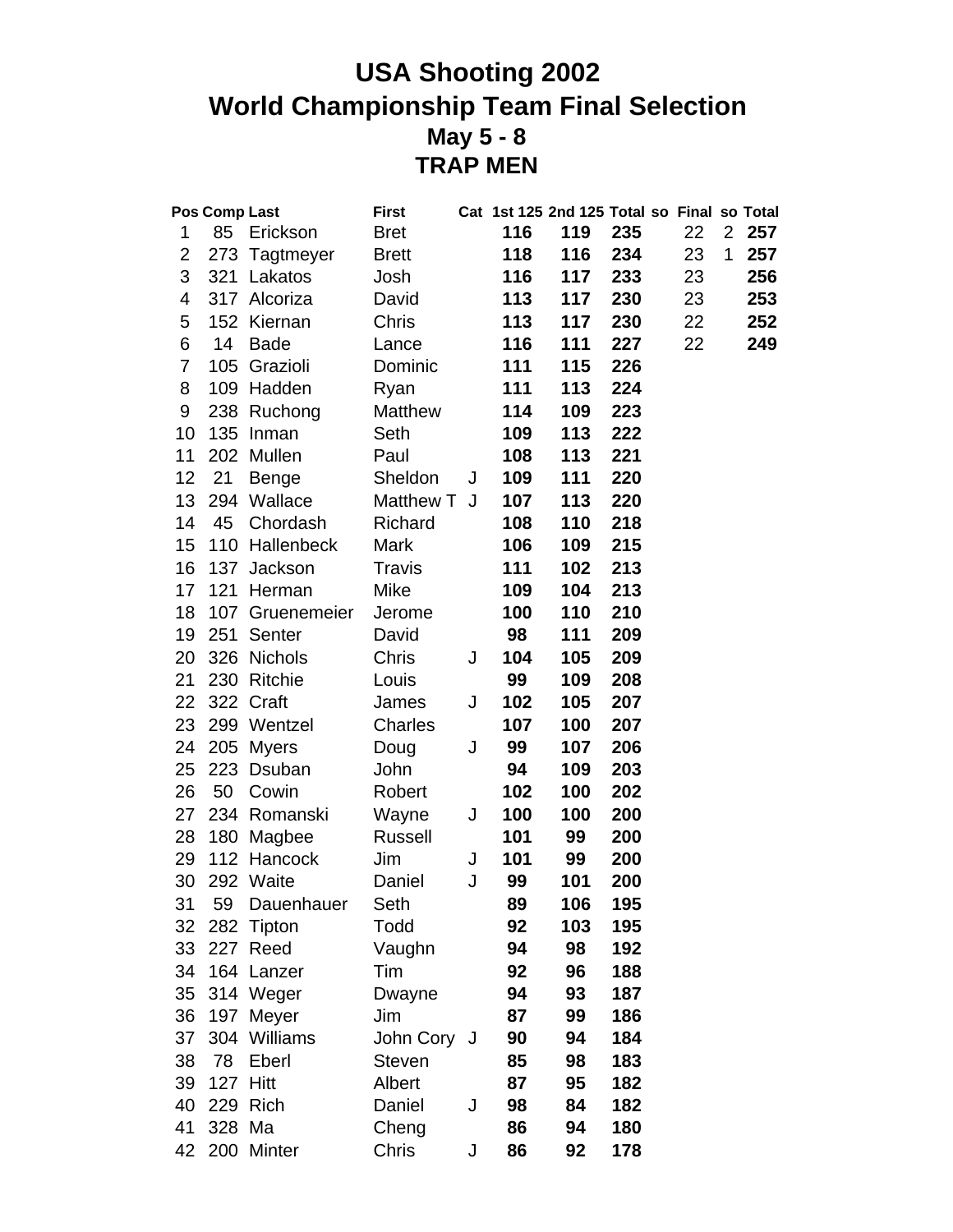| 43 |               | 106 Griffing        | Vincent      | J | 85 | 91                        | 176 |
|----|---------------|---------------------|--------------|---|----|---------------------------|-----|
|    | Pos Comp Last |                     | <b>First</b> |   |    | Cat 1st 125 2nd 125 Total |     |
| 44 |               | <b>115 Hart</b>     | Casey A      | J | 84 | 91                        | 175 |
| 45 | 49            | Constantinides Jean |              |   | 84 | 91                        | 175 |
|    |               | 46 311 Work         | Sam          |   | 74 | 92                        | 166 |
| 47 |               | 136 Inman           | Walter       |   | 73 | 89                        | 162 |
| 48 |               | 37 Cameron          | Willis       |   | 72 | 85                        | 157 |
| 49 | 13            | <b>Baber</b>        | Tom          |   | 73 | 81                        | 154 |
| 50 |               | 316 Alcantara       | Ricardo      |   | 82 | 69                        | 151 |
| 51 | 161           | Kulcak              | Logan        | J | 73 | 74                        | 147 |

# **USA Shooting 2002 World Championship Team Final Selection May 5 - 8 TRAP JUNIOR MEN**

|    | Pos Comp Last |                 | <b>First</b> |   |     | Cat 1st 125 2nd 125 Total so Final so Total |       |     |    |   |         |
|----|---------------|-----------------|--------------|---|-----|---------------------------------------------|-------|-----|----|---|---------|
|    | 21            | Benge           | Sheldon      | J | 109 | 111                                         | 220   |     | 23 |   | 243     |
| 2  |               | 294 Wallace     | Matthew T    | J | 107 | 113                                         | 220   |     | 21 |   | 241     |
| 3  |               | 322 Craft       | James        | J | 102 | 105                                         | 207   |     | 22 |   | 229     |
| 4  |               | 326 Nichols     | <b>Chris</b> | J | 104 | 105                                         | 209   |     | 18 |   | 2 2 2 7 |
| 5  |               | 205 Myers       | Doug         | J | 99  | 107                                         | 206   |     | 21 | 1 | 227     |
| 6  |               | 234 Romanski    | Wayne        | J | 100 | 100                                         | 200   | - 2 | 23 |   | 223     |
| 8  |               | 292 Waite       | Daniel       | J | 99  | 101                                         | 200   | - 1 |    |   |         |
| 7  |               | 112 Hancock     | Jim          | J | 101 | 99                                          | 200 0 |     |    |   |         |
| 9  |               | 304 Williams    | John Cory    | J | 90  | 94                                          | 184   |     |    |   |         |
| 10 |               | 229 Rich        | Daniel       | J | 98  | 84                                          | 182   |     |    |   |         |
| 11 |               | 200 Minter      | Chris        | J | 86  | 92                                          | 178   |     |    |   |         |
|    |               | 12 106 Griffing | Vincent      | J | 85  | 91                                          | 176   |     |    |   |         |
|    | 13 115 Hart   |                 | Casey A      | J | 84  | 91                                          | 175   |     |    |   |         |
|    |               | 14 161 Kulcak   | Logan        |   | 73  | 74                                          | 147   |     |    |   |         |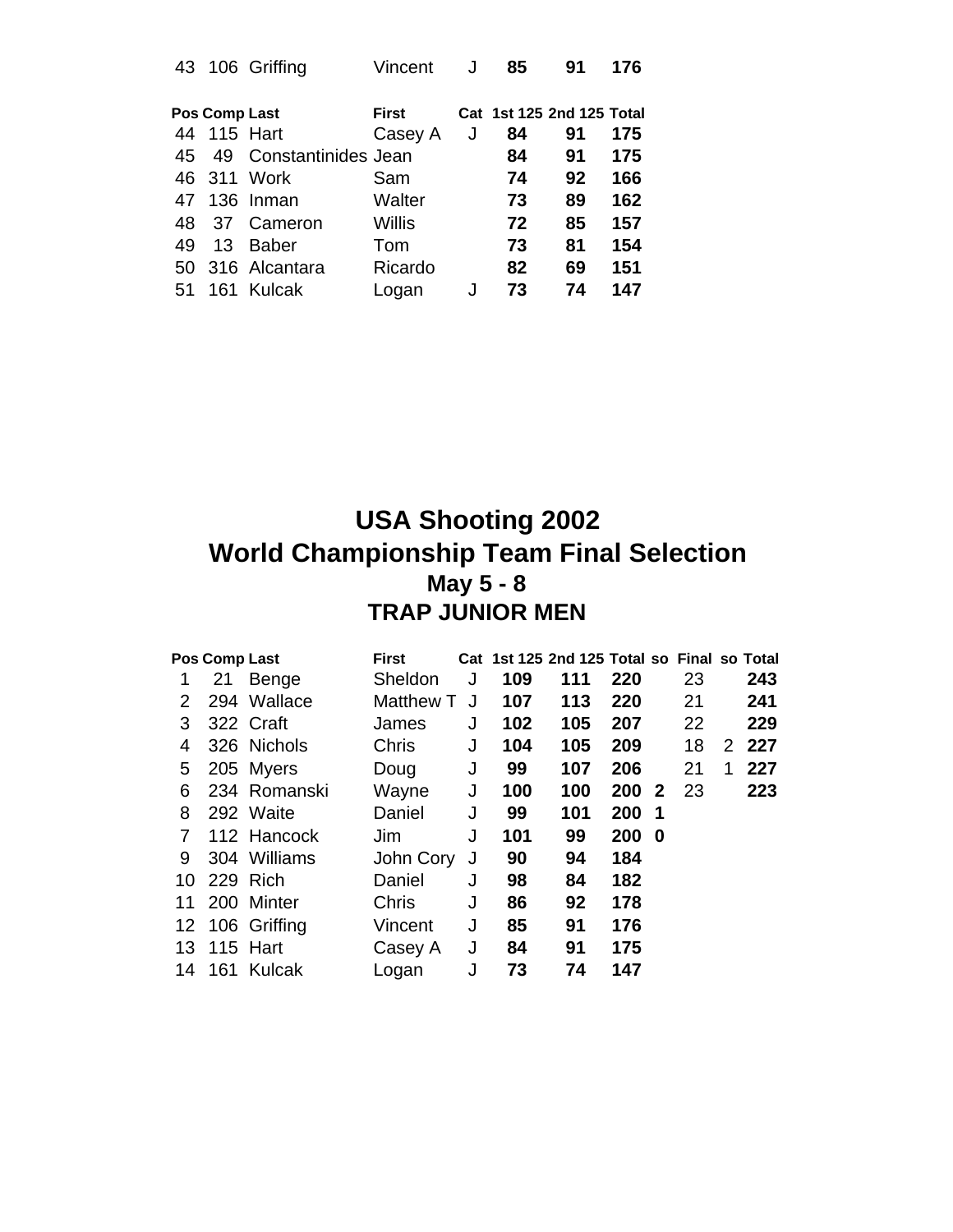### **USA Shooting 2002 World Championship Team Final Selection May 5 - 8 TRAP WOMEN**

|    | Pos Comp Last |                 | <b>First</b> |    |     |     | Cat 1st 125 2nd 125 Total so Final so Total |    |     |
|----|---------------|-----------------|--------------|----|-----|-----|---------------------------------------------|----|-----|
| 1  |               | 175 Loper       | Collyn       | WJ | 107 | 109 | 216                                         | 23 | 239 |
| 2  | 66            | Dewitt          | Theresa      | W  | 104 | 112 | 216                                         | 22 | 238 |
| 3  | 70            | Dorman          | Amanda       | WJ | 106 | 105 | 211                                         | 21 | 232 |
| 4  | 63            | Dement          | Joetta       | W  | 99  | 110 | 209                                         | 20 | 229 |
| 5  |               | 132 Holtz       | Lacy         | W  | 99  | 105 | 204                                         | 23 | 227 |
| 6  |               | 126 Hilker      | Alisa        | WJ | 100 | 104 | 204                                         | 19 | 223 |
| 7  |               | 196 Meyer       | Cynthia      | WV | 108 | 107 | 215                                         |    |     |
| 8  | 3             | <b>Nattrass</b> | Susan        | WV | 103 | 111 | 214                                         |    |     |
| 9  |               | 258 Simpson     | Emma         | WJ | 94  | 102 | 196                                         |    |     |
| 10 | 69            | Doll            | Kelly        | W  | 87  | 100 | 187                                         |    |     |
| 11 | 160           | Kulcak          | Lauren       | WJ | 55  | 51  | 106                                         |    |     |

### **USA Shooting 2002 World Championship Team Final Selection May 5 - 8 TRAP JUNIOR WOMEN**

|   | Pos Comp Last | First  |     |               |         |     |    | Cat 1st 125 2nd 125 Total so Final so Total |
|---|---------------|--------|-----|---------------|---------|-----|----|---------------------------------------------|
|   | 1 175 Loper   | Collyn |     | <b>WJ 107</b> | 109 216 |     | 23 | 239                                         |
|   | 2 70 Dorman   | Amanda |     | <b>WJ 106</b> | 105     | 211 | 23 | 234                                         |
|   | 3 126 Hilker  | Alisa  | WJ  | 100           | 104     | 204 | 21 | 225                                         |
|   | 4 258 Simpson | Emma   | WJ. | 94            | 102     | 196 | 23 | 219                                         |
| 5 | 160 Kulcak    | Lauren | WJ. | 55            | 51      | 106 | 13 | 119                                         |

# **USA Shooting 2002 World Championship Team Final Selection May 9 - 11 DOUBLE TRAP MEN**

|  | <b>PosCompLast</b> | <b>First</b> |     |     | Cat Day1 Day2 Total so Final |    | <b>Total</b> |
|--|--------------------|--------------|-----|-----|------------------------------|----|--------------|
|  | 1 80 Eller         | Glenn        | 145 |     | 140 285                      | 49 | 334          |
|  | 2 149 Keever       | Bill         | 133 |     | 136 269                      | 47 | 316          |
|  | 3 130 Holguin      | Jeff         | 134 |     | 131 265                      | 50 | 315          |
|  | 4 14 Bade          | Lance        | 133 | 133 | 266                          | 45 | 311          |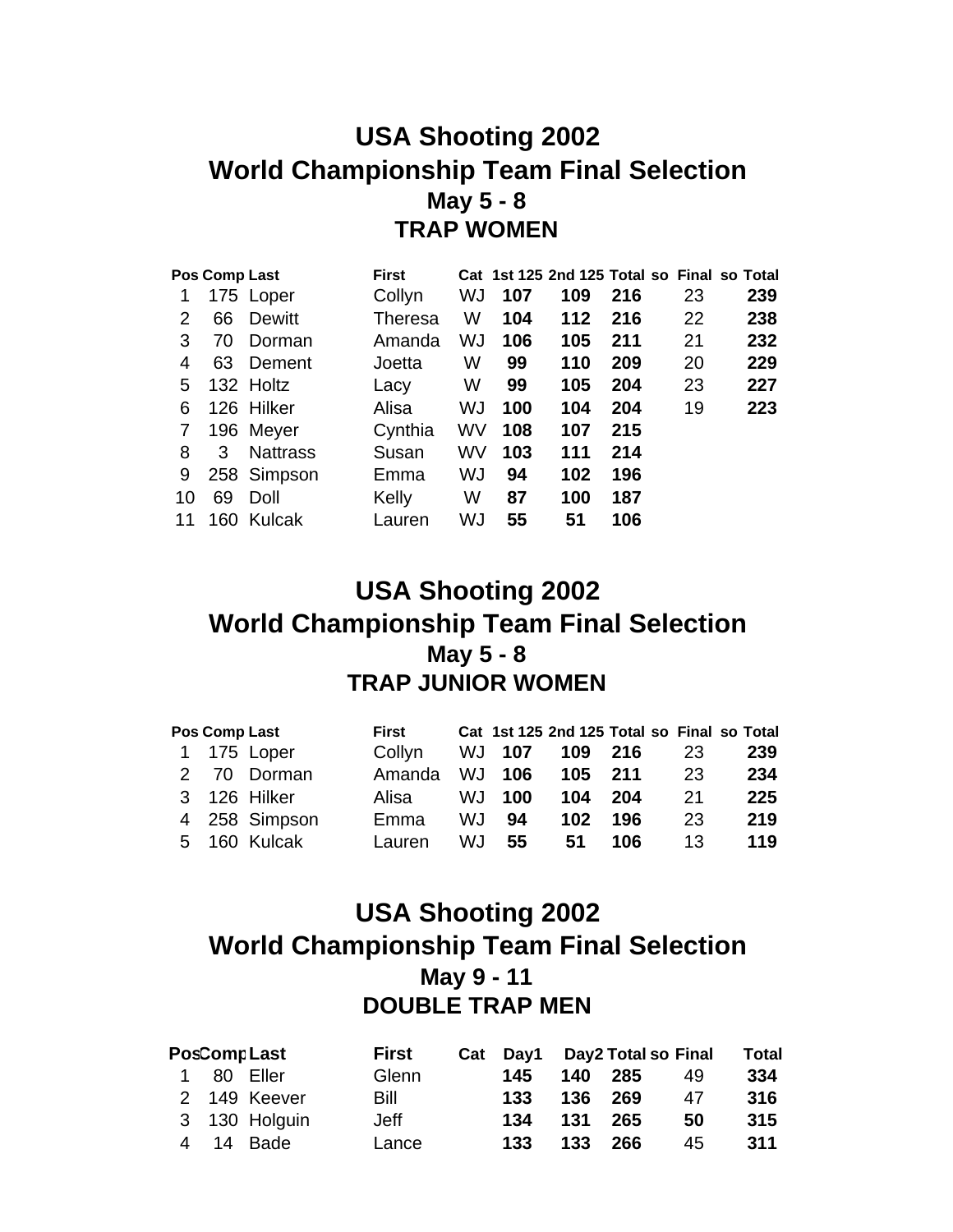| 5  | 85  | Erickson        | <b>Bret</b>   |   | 134 | 133 | 267   |   | 42 | 309 |
|----|-----|-----------------|---------------|---|-----|-----|-------|---|----|-----|
| 6  |     | 105 Grazioli    | Dominic       |   | 133 | 131 | 264 8 |   | 40 | 304 |
| 7  | 211 | Parrott         | Kevin         | J | 130 | 134 | 264   | 7 |    |     |
| 8  |     | 185 Marshall    | <b>Bryan</b>  | J | 128 | 132 | 260   |   |    |     |
| 9  | 55  | Curtis          | Adam          | J | 133 | 124 | 257   |   |    |     |
| 10 |     | 317 Alcoriza    | David         |   | 130 | 121 | 251   |   |    |     |
| 11 |     | 109 Hadden      | Ryan          |   | 124 | 124 | 248   |   |    |     |
|    |     | 12 225 Redding  | Chuck         |   | 125 | 120 | 245   |   |    |     |
| 13 | 84  | Enomoto         | Benton        |   | 119 | 122 | 241   |   |    |     |
| 14 |     | 197 Meyer       | Jim           |   | 117 | 122 | 239   |   |    |     |
|    |     | 15 294 Wallace  | Matthew T J   |   | 114 | 120 | 234   |   |    |     |
| 16 |     | 173 Livo        | Davin         | J | 116 | 109 | 225   |   |    |     |
| 17 |     | 133 Humble      | David         |   | 114 | 109 | 223   |   |    |     |
|    |     | 18 314 Weger    | Dwayne        |   | 107 | 109 | 216   |   |    |     |
| 19 |     | 229 Rich        | Daniel        | J | 106 | 97  | 203   |   |    |     |
| 20 |     | 136 Inman       | Walter        |   | 92  | 95  | 187   |   |    |     |
| 21 |     | 200 Minter      | Chris         | J | 87  | 96  | 183   |   |    |     |
|    |     | 22 311 Work     | Sam           |   | 95  | 82  | 177   |   |    |     |
|    |     | 23 304 Williams | John Cory J   |   | 89  | 81  | 170   |   |    |     |
| 24 | 161 | Kulcak          | Logan         | J | 76  | 80  | 156   |   |    |     |
|    |     | 25 106 Griffing | Vincent       | J | 81  | 75  | 156   |   |    |     |
| 26 | 37  | Cameron         | <b>Willis</b> |   | 61  | 53  | 114   |   |    |     |

#### **DOUBLE TRAP JUNIOR MEN**

|    | <b>PosCompLast</b> | <b>First</b> | Cat | Day1 |     | Day2 Total | <b>Final</b> | <b>Total</b> |
|----|--------------------|--------------|-----|------|-----|------------|--------------|--------------|
|    | 211 Parrott        | Kevin        | J   | 130  | 134 | 264        | 44           | 308          |
| 2  | 185 Marshall       | <b>Bryan</b> | J   | 128  | 132 | 260        | 42           | 302          |
| 3. | 55 Curtis          | Adam         | J   | 133  | 124 | 257        | 44           | 301          |
| 4  | 294 Wallace        | Matthew T    |     | 114  | 120 | 234        | 33           | 267          |
| 5. | 229 Rich           | Daniel       | J   | 106  | 97  | 203        | 32           | 235          |
| 6  | 173 Livo           | Davin        | J   | 116  | 109 | 225        | <b>DNS</b>   | 225          |
|    | 200 Minter         | <b>Chris</b> | J   | 87   | 96  | 183        |              |              |
| 8  | 304 Williams       | John Cory    | J   | 89   | 81  | 170        |              |              |
| 9  | 161 Kulcak         | Logan        | J   | 76   | 80  | 156        |              |              |
| 10 | 106 Griffing       | Vincent      | J   | 81   | 75  | 156        |              |              |

# **USA Shooting 2002 World Championship Team Final Selection May 9 - 11 DOUBLE TRAP WOMEN**

| <b>PosCompLast</b> |  | First       |                       | Cat Day1 Day2 Total | <b>Final so Total</b> |          |  |     |
|--------------------|--|-------------|-----------------------|---------------------|-----------------------|----------|--|-----|
|                    |  | 1 228 Rhode | Kim                   |                     | W 128 131 259         | 42 2 301 |  |     |
|                    |  | 2 66 Dewitt | Theresa W 129 133 262 |                     |                       | 39 1 301 |  |     |
|                    |  | 3 63 Dement | Joetta                | W 127 118 245       |                       | - 35     |  | 280 |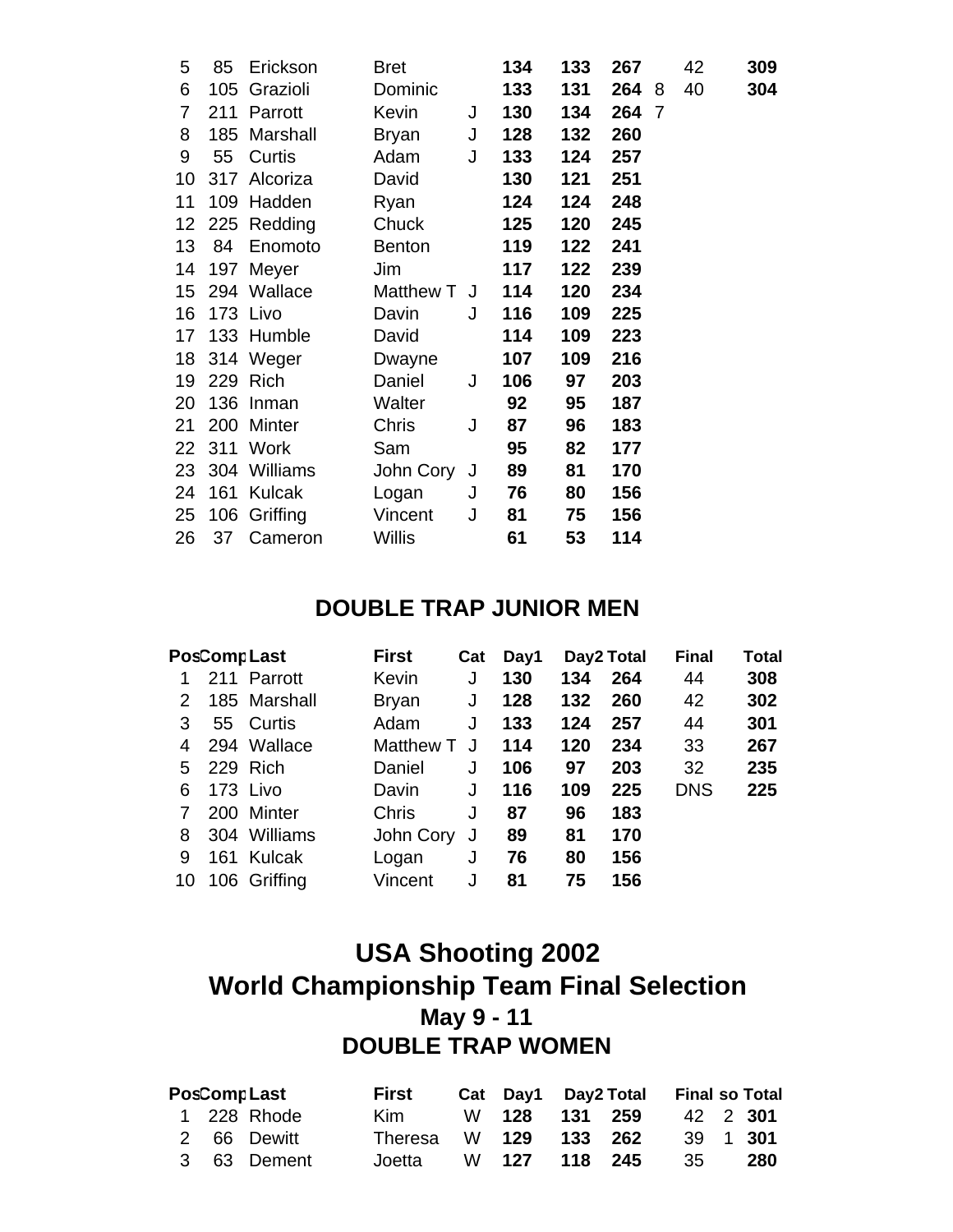| 4               |                | 129 Hogan       | Kyndra           | W         | 127 | 112 | 239 | 36 | 275 |
|-----------------|----------------|-----------------|------------------|-----------|-----|-----|-----|----|-----|
| 5.              |                | 305 Williams    | Stephanie WJ 123 |           |     | 114 | 237 | 36 | 273 |
| 6               | 8              | Anderson        | Kirby            | WJ        | 119 | 117 | 236 | 33 | 269 |
| 7               |                | 196 Meyer       | Cynthia          | WV        | 125 | 126 | 251 |    |     |
| 8               | 3              | <b>Nattrass</b> | Susan            | <b>WV</b> | 120 | 112 | 232 |    |     |
| 9               |                | 167 LeGate      | Shari            | W         | 111 | 116 | 227 |    |     |
| 10 <sup>°</sup> |                | 190 McFadden    | Tonia            | W         | 97  | 99  | 196 |    |     |
| 11              | $\overline{7}$ | Anderson        | Kate             | WJ        | 94  | 102 | 196 |    |     |
|                 |                | 12 160 Kulcak   | Lauren           | WJ        | 48  | 49  | 97  |    |     |

# **USA Shooting 2002 World Championship Team Final Selection May 9 - 11 DOUBLE TRAP JUNIOR WOMEN**

|  | <b>PosComp Last</b> | First                    |    |       |     | Cat Day1 Day2 Total Final |     | <b>Total</b> |
|--|---------------------|--------------------------|----|-------|-----|---------------------------|-----|--------------|
|  | 1 305 Williams      | Stephanie WJ 123 114 237 |    |       |     |                           | -37 | 274          |
|  | 2 8 Anderson        | Kirby WJ 119 117 236     |    |       |     |                           | 36  | 272          |
|  | 3 7 Anderson        | Kate                     |    | WJ 94 | 102 | 196                       | 25  | 221          |
|  | 4 160 Kulcak        | Lauren                   | WJ | 48    | 49  | 97                        | 17  | 114          |

# **USA Shooting 2002 World Championship Team Final Selection May 12 - 15 SKEET MEN**

|    | Pos Comp Last |                 | <b>First</b> |   |     | Cat 1st 125 2nd 125 Total so Final so Total |     |                          |    |       |
|----|---------------|-----------------|--------------|---|-----|---------------------------------------------|-----|--------------------------|----|-------|
| 1  |               | 103 Graves      | J. Todd      |   | 120 | 120                                         | 240 |                          | 24 | 264   |
| 2  | 74            | Dulohery        | Shawn        |   | 119 | 118                                         | 237 |                          | 23 | 260   |
| 3  |               | 283 Treadwell   | Allen        |   | 118 | 117                                         | 235 |                          | 24 | 259   |
| 4  | 62            | Deauman         | Brad         | J | 114 | 116                                         | 230 | $\overline{2}$           | 24 | 256   |
| 5  |               | 249 Schroeder   | Scott        |   | 114 | 118                                         | 232 |                          | 23 | 3255  |
| 6  |               | 263 Sotowa      | Randy        |   | 118 | 116                                         | 234 |                          | 21 | 2 255 |
| 7  |               | 290 Vail        | Kent         | J | 114 | 116                                         | 230 | $\overline{\phantom{1}}$ |    |       |
| 8  | 34            | <b>Buffa</b>    | Joe          |   | 118 | 111                                         | 229 |                          |    |       |
| 9  |               | 212 Peresetsky  | Michael      |   | 112 | 115                                         | 227 |                          |    |       |
| 10 |               | 297 Weeks       | Mark         |   | 115 | 111                                         | 226 |                          |    |       |
| 11 |               | 154 Knecht      | Adam         | J | 113 | 112                                         | 225 |                          |    |       |
|    |               | 12 171 Lipworth | Alex         |   | 114 | 111                                         | 225 |                          |    |       |
|    |               | 13 116 Hart     | Clay         | J | 109 | 113                                         | 222 |                          |    |       |
|    |               | 14 247 Schiller | Kevin        |   | 109 | 112                                         | 221 |                          |    |       |
|    |               | 15 301 Wheless  | Alan         | J | 111 | 110                                         | 221 |                          |    |       |
|    |               | 16 278 Taylor   | Dustin       | J | 109 | 111                                         | 220 |                          |    |       |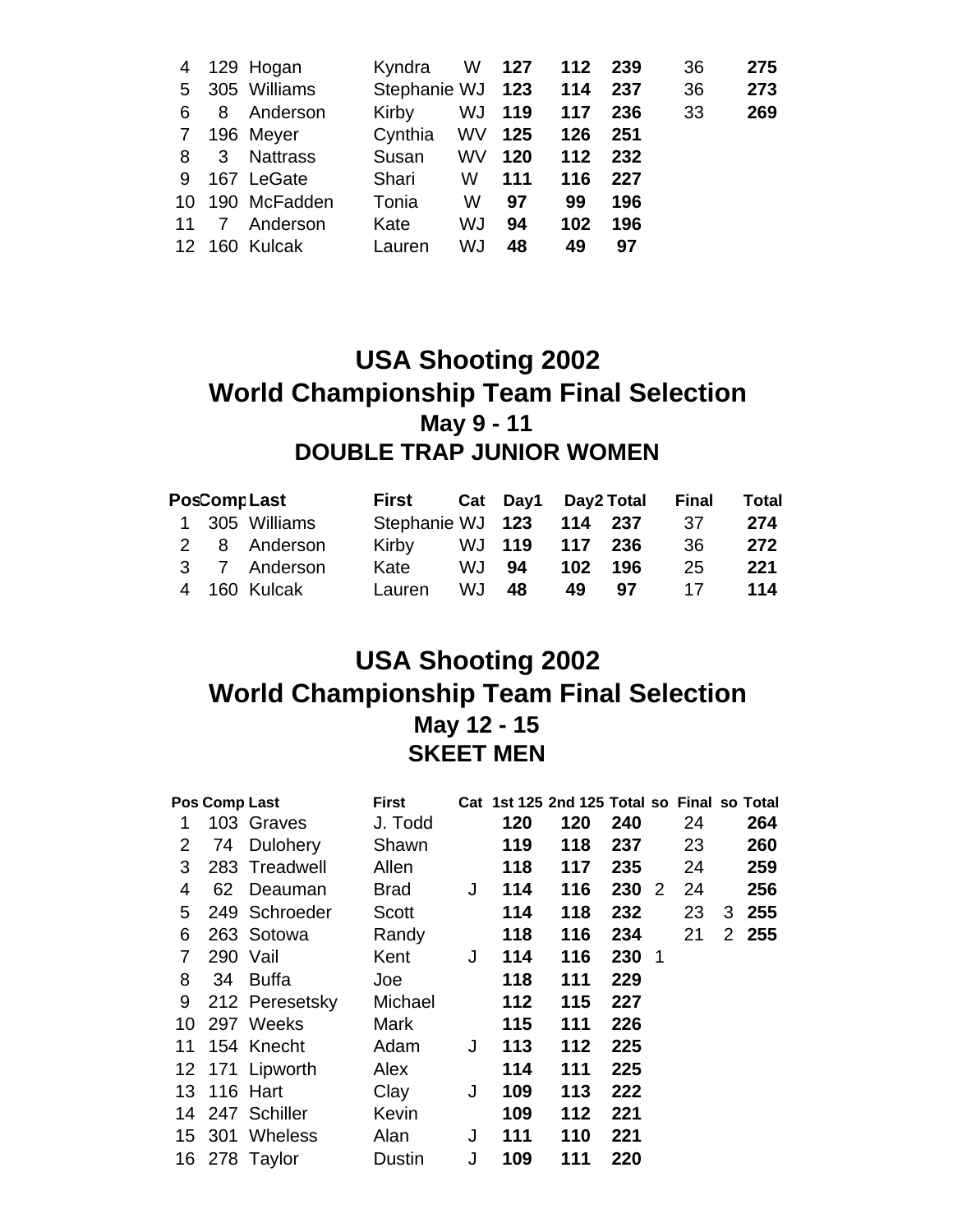| 17 |                 | 333 Brunelle     | Dale          |   | 104 | 114 | 218                                         |  |  |
|----|-----------------|------------------|---------------|---|-----|-----|---------------------------------------------|--|--|
| 18 |                 | 204 Muzyka       | Mark          | J | 106 | 112 | 218                                         |  |  |
| 19 |                 | 319 Duarte       | Diego         |   | 110 | 107 | 217                                         |  |  |
| 20 |                 | 162 Lackey       | <b>Brazos</b> | J | 107 | 110 | 217                                         |  |  |
| 21 | 32 <sup>2</sup> | <b>Brickner</b>  | Mike          |   | 110 | 107 | 217                                         |  |  |
| 22 | 125             | Hicks            | Richard       | J | 101 | 115 | 216                                         |  |  |
| 23 | $\overline{4}$  | Aitken           | Richard       |   | 107 | 109 | 216                                         |  |  |
| 24 | 12              | Pinkston         | Rod           |   | 110 | 105 | 215                                         |  |  |
| 25 | 67              | Dickson          | Joe           |   | 106 | 108 | 214                                         |  |  |
| 26 |                 | 334 Chiang       | Sai           |   | 100 | 112 | 212                                         |  |  |
| 27 |                 | 285 Tukakosi     | H. Joe        | J | 106 | 106 | 212                                         |  |  |
| 28 |                 | 250 Grannan      | Michael       |   | 104 | 107 | 211                                         |  |  |
| 29 |                 | 255 Shirloo      | Ahmad         |   | 102 | 109 | 211                                         |  |  |
| 30 | 88              | Loiselle         | Louis         |   | 100 | 110 | 210                                         |  |  |
| 31 | 93              | Gadus            | Allen         | J | 107 | 102 | 209                                         |  |  |
|    |                 | 32 276 Tarantini | Nico          | J | 99  | 109 | 208                                         |  |  |
| 33 |                 | 306 Wilson       | Michael       | J | 100 | 108 | 208                                         |  |  |
| 34 |                 | 262 Solis        | Carlos        |   | 103 | 103 | 206                                         |  |  |
| 35 | 20              | Bayo             | Fernando      |   | 102 | 102 | 204                                         |  |  |
| 36 |                 | 335 Hancock      | Vincent       | J | 98  | 105 | 203                                         |  |  |
| 37 | 331             | <b>Metts</b>     | Chris         |   | 101 | 101 | 202                                         |  |  |
| 38 |                 | 330 Goodnight    | Josh          | J | 103 | 97  | 200                                         |  |  |
| 39 | 76              | Dunn             | Joe           |   | 98  | 101 | 199                                         |  |  |
| 40 | 92              | Freiburger       | <b>Brian</b>  |   | 99  | 99  | 198                                         |  |  |
| 41 |                 | 120 Hellard      | Joshua        | J | 95  | 101 | 196                                         |  |  |
| 42 | 73              | Dugan            | Don           |   | 99  | 97  | 196                                         |  |  |
|    |                 |                  |               |   |     |     |                                             |  |  |
|    | Pos Comp Last   |                  | <b>First</b>  |   |     |     | Cat 1st 125 2nd 125 Total so Final so Total |  |  |
| 43 | 22              | Beery            | Mike          |   | 103 | 93  | 196                                         |  |  |
| 44 |                 | 157 Kotzur, Jr.  | Richard       | J | 93  | 102 | 195                                         |  |  |
|    |                 | 45 312 Young     | Jeffrey       |   | 96  | 98  | 194                                         |  |  |
| 46 |                 | 295 Walsh        | Stephen       |   | 94  | 99  | 193                                         |  |  |
| 47 |                 | 315 Hand         | <b>Brian</b>  | J | 102 | 90  | 192                                         |  |  |
| 48 |                 | 241 Sanchez      | Angelo        |   | 88  | 96  | 184                                         |  |  |
| 49 |                 | 178 Lyle         | Leon          |   | 79  | 97  | 176                                         |  |  |
| 50 |                 | 244 Satterwhite  | J.D.          |   | 86  | 88  | 174                                         |  |  |
| 51 |                 | 266 Stephen      | Justin        |   | 83  | 78  | 161                                         |  |  |
| 52 | 155             | Knowlton         | Michael       |   | 100 | 61  | 161                                         |  |  |
| 53 | 44              | Chittester       | Gary          |   | 70  | 80  | 150                                         |  |  |

Comp No. 319 - One bird deduction per rule 9.5.3.2.4 in round 5. Comp No. 244 - Three bird deduction per rule 9.6.1.2 in round 10.

# **USA Shooting 2002 World Championship Team Final Selection**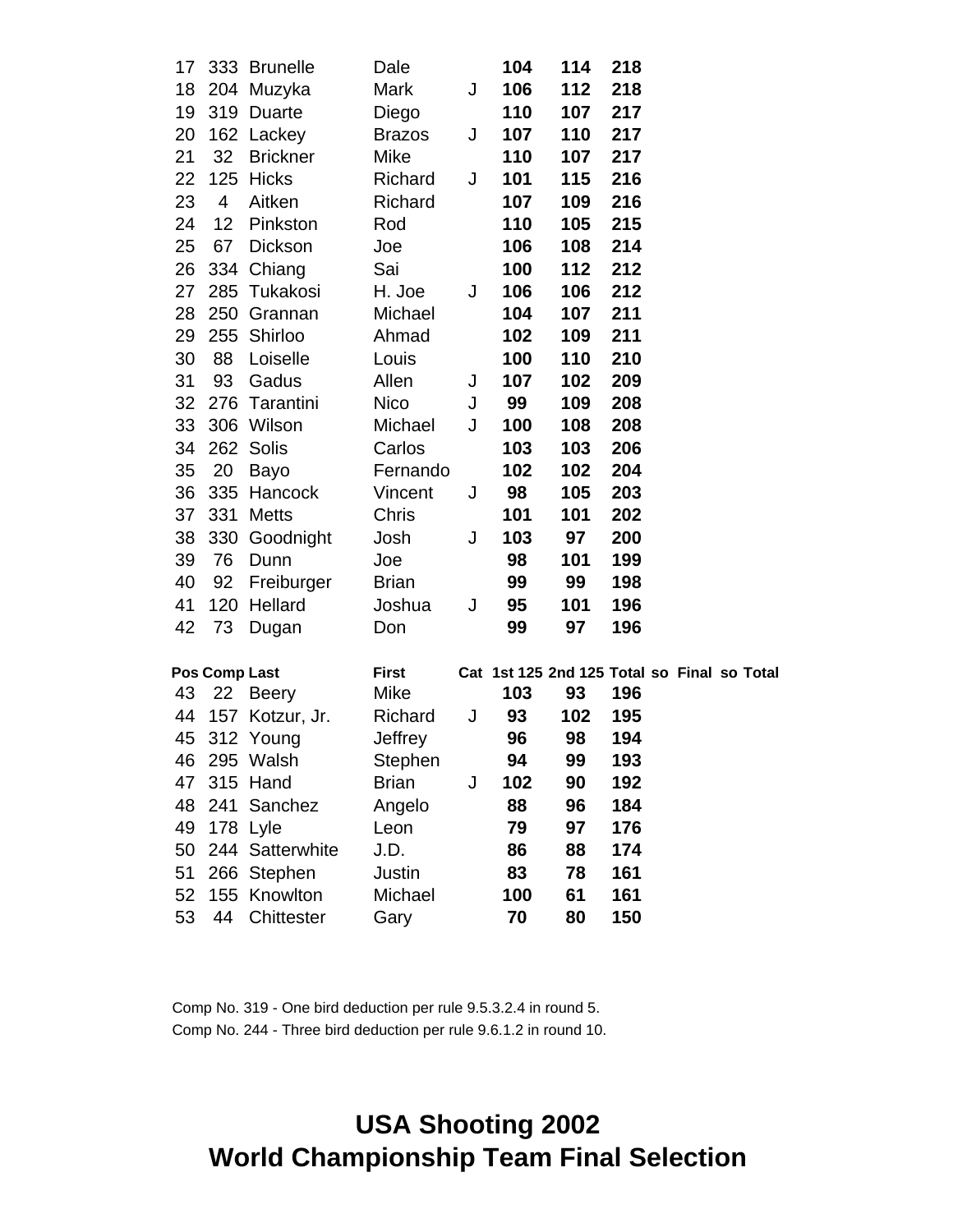#### **May 12 - 15 SKEET JUNIOR MEN**

| Pos Comp Last<br><b>First</b> |          |                 |               |   |     | Cat 1st 125 2nd 125 Total so Final so Total |     |    |     |
|-------------------------------|----------|-----------------|---------------|---|-----|---------------------------------------------|-----|----|-----|
| 1                             | 290 Vail |                 | Kent          | J | 114 | 116                                         | 230 | 24 | 254 |
| 2                             | 62       | Deauman         | <b>Brad</b>   | J | 114 | 116                                         | 230 | 19 | 249 |
| 3                             |          | 154 Knecht      | Adam          | J | 113 | 112                                         | 225 | 23 | 248 |
| 4                             |          | 116 Hart        | Clay          | J | 109 | 113                                         | 222 | 25 | 247 |
| 5                             |          | 301 Wheless     | Alan          | J | 111 | 110                                         | 221 | 24 | 245 |
| 6                             |          | 278 Taylor      | Dustin        | J | 109 | 111                                         | 220 | 24 | 244 |
| 7                             |          | 204 Muzyka      | Mark          | J | 106 | 112                                         | 218 |    |     |
| 9                             |          | 162 Lackey      | <b>Brazos</b> | J | 107 | 110                                         | 217 |    |     |
| 10                            |          | 125 Hicks       | Richard       | J | 101 | 115                                         | 216 |    |     |
| 11                            |          | 285 Tukakosi    | H. Joe        | J | 106 | 106                                         | 212 |    |     |
| 12                            | 93       | Gadus           | Allen         | J | 107 | 102                                         | 209 |    |     |
| 13.                           |          | 276 Tarantini   | <b>Nico</b>   | J | 99  | 109                                         | 208 |    |     |
| 14                            |          | 306 Wilson      | Michael       | J | 100 | 108                                         | 208 |    |     |
| 15                            |          | 335 Hancock     | Vincent       | J | 98  | 105                                         | 203 |    |     |
| 16                            |          | 330 Goodnight   | Josh          | J | 103 | 97                                          | 200 |    |     |
| 17                            |          | 120 Hellard     | Joshua        | J | 95  | 101                                         | 196 |    |     |
| 18                            |          | 157 Kotzur, Jr. | Richard       | J | 93  | 102                                         | 195 |    |     |
| 19                            |          | 315 Hand        | <b>Brian</b>  | J | 102 | 90                                          | 192 |    |     |

# **USA Shooting 2002 World Championship Team Final Selection May 12 - 15 SKEET WOMEN**

|    | Pos Comp Last |                | <b>First</b>   |    |     | Cat 1st 125 2nd 125 Total so Final so Total |     |     |    |   |     |
|----|---------------|----------------|----------------|----|-----|---------------------------------------------|-----|-----|----|---|-----|
| 1  |               | 86 Ferrence    | Linda          | W  | 108 | 113                                         | 221 |     | 24 | 4 | 245 |
| 2  |               | 260 Smotek     | Connie         | W  | 111 | 114                                         | 225 |     | 20 | 3 | 245 |
| 3  |               | 156 Kolb       | Laura          | WJ | 102 | 113                                         | 215 |     | 21 |   | 236 |
| 4  |               | 228 Rhode      | Kim            | W  | 108 | 106                                         | 214 |     | 21 |   | 235 |
| 5  |               | 167 LeGate     | Shari          | W  | 104 | 106                                         | 210 |     | 20 |   | 230 |
| 6  | 75            | Dunn           | Haley          | WJ | 105 | 103                                         | 208 | -2  | 20 |   | 228 |
| 7  | 97            | <b>Bankey</b>  | <b>Terry</b>   | W  | 101 | 107                                         | 208 | - 1 |    |   |     |
| 8  |               | 53 Crozier     | Leigh Ann WJ   |    | 103 | 104                                         | 207 |     |    |   |     |
| 9  |               | 206 Neal       | <b>Brandie</b> | W  | 103 | 100                                         | 203 |     |    |   |     |
| 10 |               | 142 Jones      | Nivea          | WJ | 98  | 98                                          | 196 |     |    |   |     |
| 11 |               | 248 Schroeder  | Patricia       | W  | 88  | 96                                          | 184 |     |    |   |     |
| 12 |               | 43 Chiang      | Alexander WJ   |    | 84  | 80                                          | 164 |     |    |   |     |
|    |               | 13 302 Wickman | Lori           | W  | 79  | 75                                          | 154 |     |    |   |     |